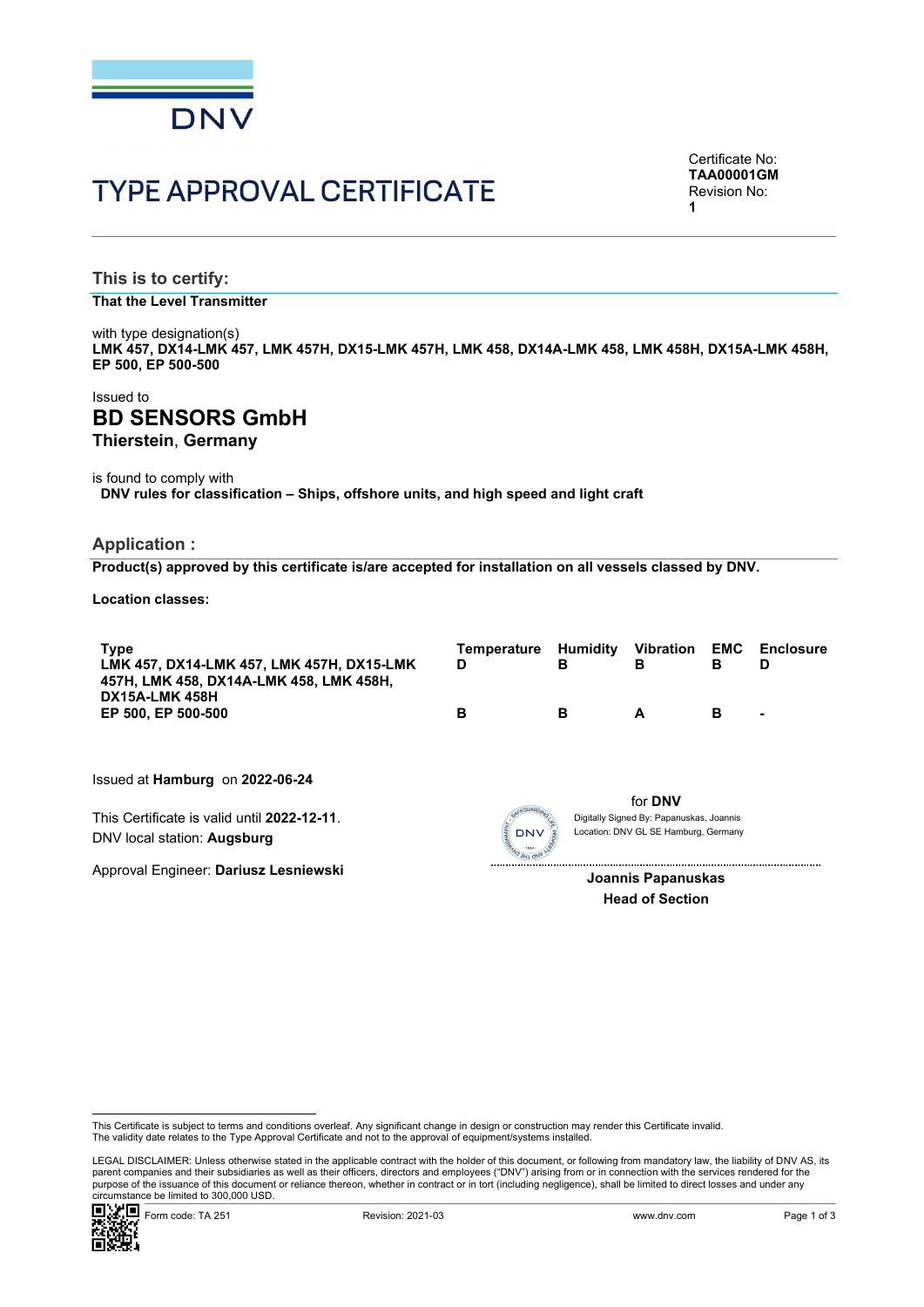

Job Id: **262.1-001960-12**  Certificate No: **TAA00001GM**

#### **Product description**

Electronic Level Transmitters: LMK 457, LMK 457H, LMK 458, LMK 458H, EP 500, EP 500-500 Ex versions: DX14-LMK 457, DX15-LMK 457H, DX14A-LMK 458, DX15A-LMK 458H

#### **Place of manufacture**

BD SENSORS GmbH BD-Sensors-Str.1 95199 Thierstein, Germany

BD SENSORS s.r.o. Hradistska 817 CZ-68708 Buchlovice, Czech Republic

## **Approval conditions**

The Type Approval covers hardware listed under Product description. When the hardware is used in applications to be classed by DNV, documentation for the actual application is to be submitted for approval, by inclusion in an instrument list, by the manufacturer of the application system in each case. Reference is made to DNV Rules for Ships Pt.4 Ch.9 Control and Monitoring Systems

#### **Application/Limitation**

Ex installations to be approved in each case according to the Rules and Ex-Certification / Special Condition for Safe Use listed in valid Ex-certificate issued by a notified/recognized Certification Body.

Ex-certification is not covered by this certificate and the following paragraph, which is for information only, is based on information received from the manufacturer, but not verified by DNV.

| Information on Ex-Certification received from manufacturer - Not verified by DNV |                                                        |                                      |  |  |
|----------------------------------------------------------------------------------|--------------------------------------------------------|--------------------------------------|--|--|
| <b>Equipment</b>                                                                 | <b>Certified</b>                                       | Certificate No.                      |  |  |
| DX14-LMK 457                                                                     | $\mathbb{Q}$ II 1G, II 1/2G or II 2G EEx ia IIC/IIB T4 | IBExU 05 ATEX 1070X incl. suppl. 1   |  |  |
|                                                                                  | $\circledS$ II 1D, II 1/2D or II 2D IP 6X T 85°C       |                                      |  |  |
| DX15-LMK 457 H                                                                   | $\circ$ II 1GD EEx ia IIB/IIC T4 T 85°C                | FTZU 06 ATEX 0018X                   |  |  |
| DX14A-LMK 458                                                                    | $\circ$ II 1G Ex ia IIC T4 T from -20 to +60 °C        | IBExU 07 ATEX1180X dated 2009-03-11  |  |  |
| DX15A-LMK 458H                                                                   | $\mathbb{Q}$ II 1G Ex ia IIB T4                        | IBExU 10 ATEX 1186X dated 2010-12-21 |  |  |
|                                                                                  | $\circ$ II 1D Ex iaD 20 T85 $\circ$ C                  |                                      |  |  |

#### **Type Approval documentation**

Data sheets: LM13715K 457, 457H Hydrostatic level probes for navigation- and offshore applications LMK 458 Hydrostatic Probe for Marine and Offshore LMK 458H and DX15A-LMK 458H Hydrostatic HART®-Probe for Marine and Offshore, doc. no.: LMK458H\_E\_010111 Technical data LMK 457 Operating Manual for LMK 457 DSK511K specification P-SOURCE, dated 2010-08-30 DSK 511Z datasheet No. DSK511Z\_11/2008 EP500\_E\_210711

Assembly and Connection Manual dated 21.06.2004

Description for DNV prototype tests of devices DMK 458 and LMK 458 as well as the associated device versions for explosion protected areas DX14A-DMK 458 and DX14A-LMK 458, ver. 1, dated 14.06.2009 Description for the DNV Prototype Testing of DMK 457 KRO and DX19-DMK 457 KRO dated 2010-08-28.

Drawings:

EI.090.002, EI.060.002, EL.460.002, EL.460.012, EL.520.002, EL.631.068 ST.360.002, ST.450.002, ST.470.002, ST.490.002, ST.490.004, ST.670.002, ST.680.002, ST.680.004, ST.680.005, ST.740.002, 56.603.500, 56.603.520, 56.603.511, 56.603.585, 59.450.030, 59.600.000, 59.605.000, 59.670.000, 59.680.030, 60.600.000, 60.600.002, 60.600.004, 60.600.020, 60.600.202, 60.619.000, 60.615.000, 76.603.000, 76.608.020 EV.180.002, EV.180.004 (ELV58), EV.280.002, EV.280.004 (ELV68) LMK 458H: 76.657.M00, 76.657.001, 76.657.000, 76.656.M00, 76.656.085, 76.656.001, 76.656.000 ELI25, ELI28, EMV43 Operating manual EP500\_E\_010111